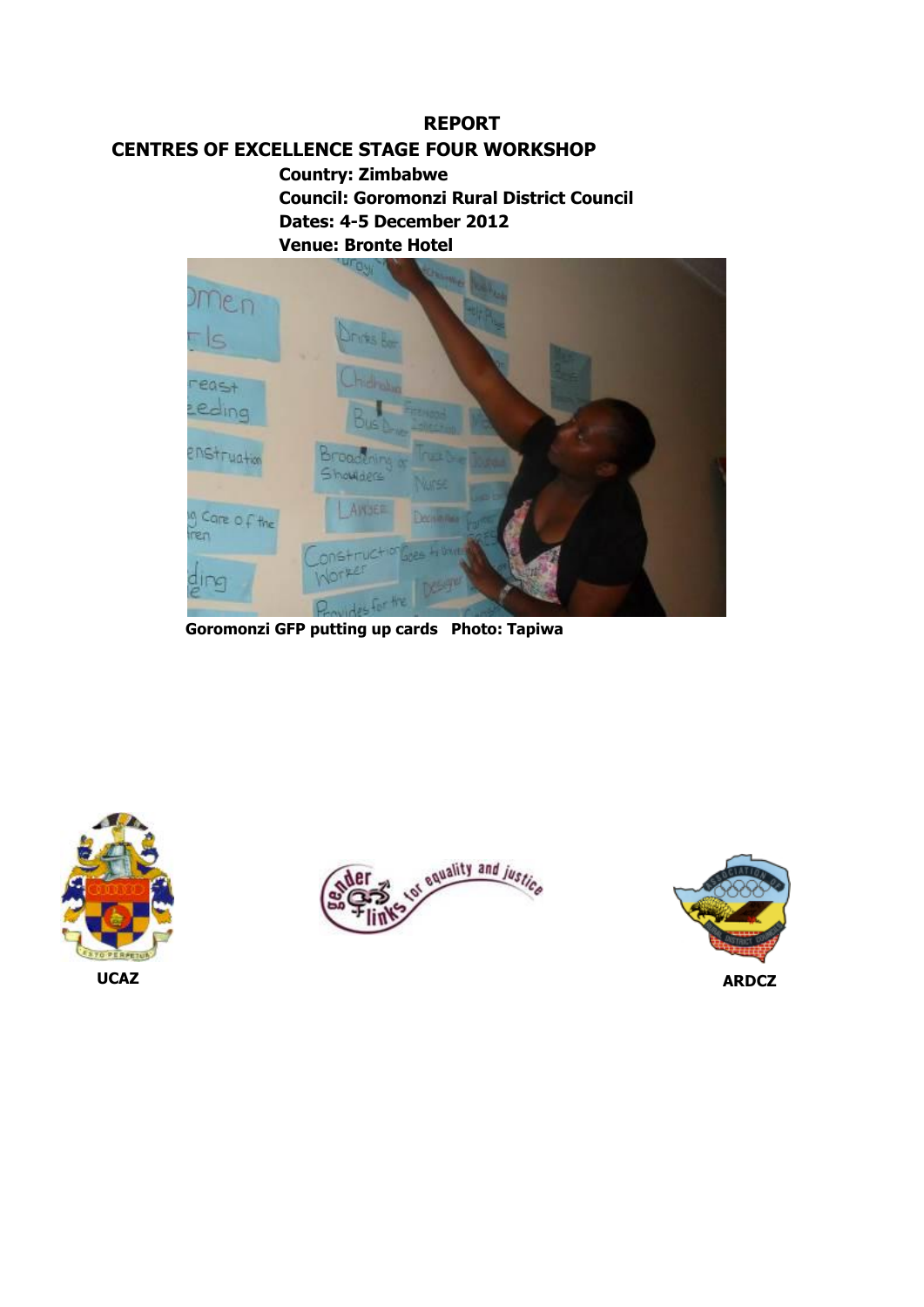# Contents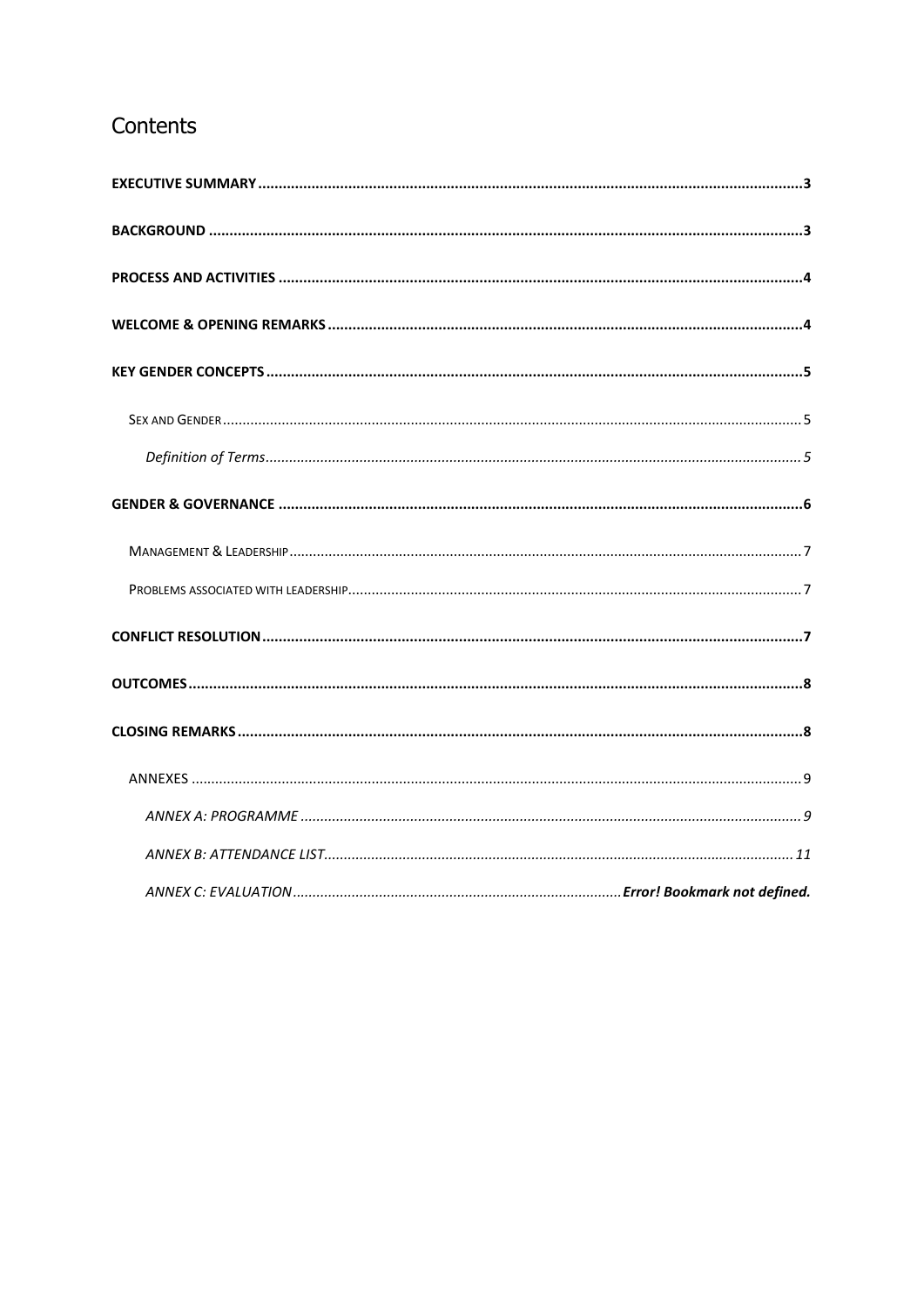# <span id="page-2-0"></span>**Executive Summary**

This is a report on the proceedings of the Centres of Excellence for Gender Mainstreaming in Local Government stage four workshop held from 4–5 Decemberr 2012 at Golden Mile Motel with Kwekwe City Council.

This inception workshop came in light of the council's gender assessment and submission of their gender scorecard and situational analysis report.

# The purpose of the programme was to;

- Build participants understanding around key gender concepts.
- To learn the concept of stereotypes and how these are seen in society.
- Build capacity around issues of gender, democracy and good governance
- Look at what makes good leaders through looking at transformative leadership
- Look at key concepts like gender policy and planning concepts
- To gain an understanding on conflict resolution and how conflict can be/is managed in council.

See the full workshop programme attached as **Annex A.** 

Over the two days, the workshop was attended by council officials and councillors. In total 33 participants (20 men and 13 women); see **Annex B** for the full workshop participants list. The evaluation is attached as **Annex C.**

# <span id="page-2-1"></span>**Background**

In 2003, GL undertook the first comprehensive study of the impact of women in politics in Southern Africa. One of the key findings of "Ringing up the Changes, Gender in Politics in Southern Africa" was that local government is a sadly neglected area of the gender and governance discourse. Taking heed of this finding, GL conducted ground-breaking research in 2006/2007, At the Coalface, Gender and Local Government covering South Africa, Lesotho, Mauritius and Namibia.

A key finding of this study was that few practical steps have been taken to mainstream gender in this tier of government or to build the capacity of councillors to lead this process. The study has since been extended to ten countries. In terms of process, once the research reports have been written up, GL hosts launch and strategy workshops in the respective countries with key stakeholders and partners, ideally the local government associations of that particular country to map out a way forward of how to roll out the strategy and host Gender and GBV action plan workshops. The launches are then followed by Gender and GBV action plan workshops that are held at a provincial, regional or district, level to ensure that all councils have gender action plans.

In 2009, GL signed an MOU with Zimbabwe Local Government Association- ZiLGA (umbrella body covering UCAZ and ARDCZ). GL in collaboration with ZiLGA then embarked on a study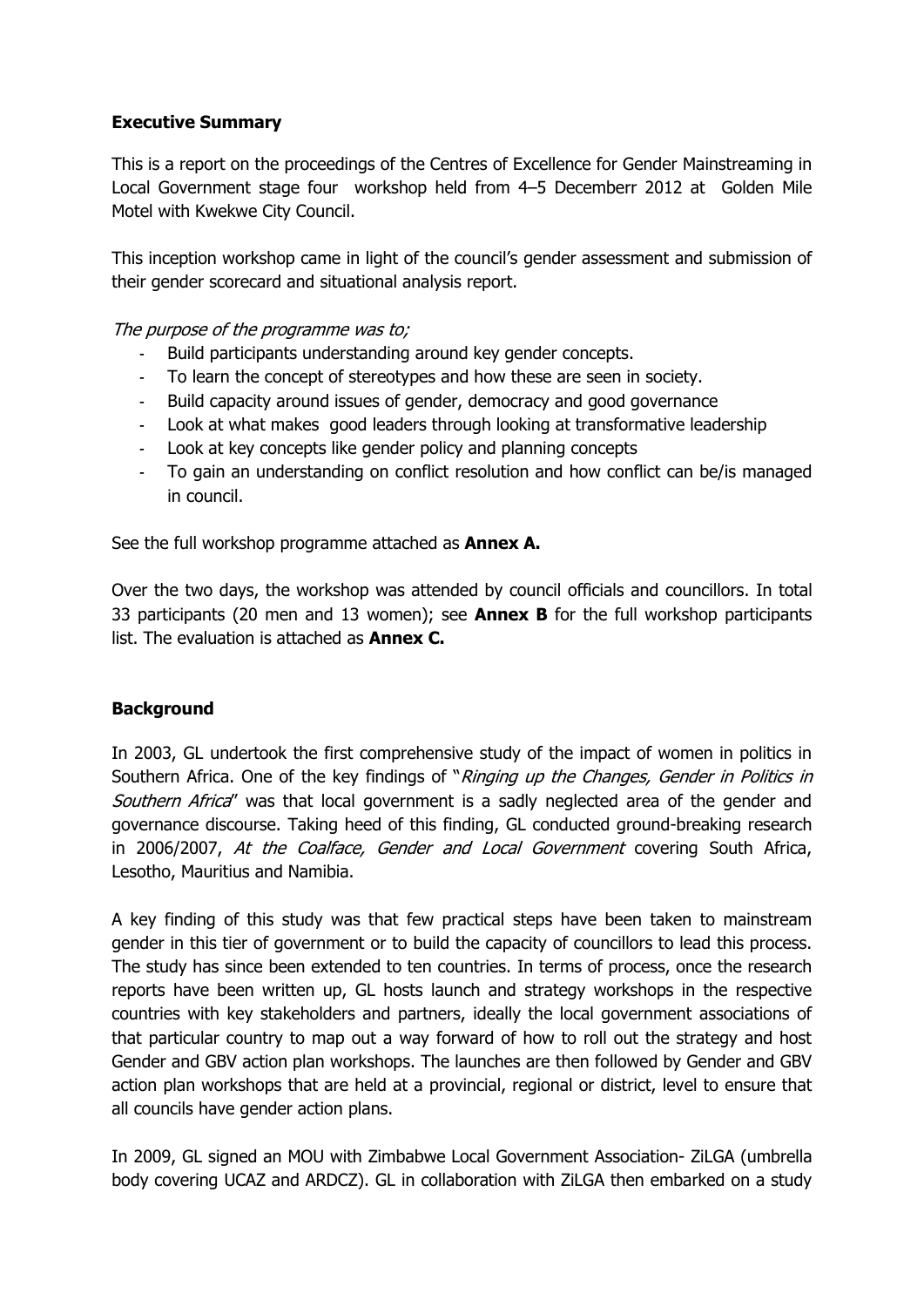to find out women's representation and participation in local government and to assess the conditions necessary to increase the representation of women in local government in Southern Africa, and to ensure their effective participation.

A strategy workshop was held in February 2010 in Kadoma and representatives from MWAGCD, MLGRUP, UCAZ, ARDCZ as well as other partners took part.

In March 2010 GL convened the first Gender Justice and Local Government Summit and Awards to gather evidence of institutional and individual initiatives to empower women and end gender violence. The recommendations of this event informed the need for councils to become Centres of Excellence for Gender Mainstreaming in Local Government to ensure that Councils have the necessary support to address issues of gender across all spheres. GL further took the regional Gender Justice and Local Government Summit and Awards to National level and in 2012 held its first ever national summits in Botswana, Madagascar, Mauritius, Namibia, Zambia and Zimbabwe. This buttressed the notion of Centres of Excellence Work and the need to incorporate more councils into the program as echoed by the Zimbabwe Minister of Local Government, Urban & Rural Development. This was followed by Training of Trainers in programme September 2012 which was meant to capacitate Gender Focal Persons (GFPs) so that the cascading process of all councils to all 92 councils in Zimbabwe.

#### <span id="page-3-0"></span>**Process and activities**

The 2 - day training programme employed the learning by doing approach which enables participants to be involved in the activities. To this end the material makes use of role plays, exercises and relative and informative case studies used to provoke thought and discussions about and plan the work of Councils from a gender perspective.

Issues covered in the programme included key gender concepts, sex and gender, stereotypes, gender and governance and conflict resolution.

# <span id="page-3-1"></span>**Welcome & Opening Remarks**

The GFP, Tariro Chimbindi gave opening remarks stating that it was a pleasure having to work with GL and for being incorporated into the COE program. It was his hope that many of the questions that lingered on many people's minds on what gender mainstreaming is all about would be answered through this workshop. He said it was imperative for participants to understand what gender entailed so that it could be used in council processes. It was his hope that everyone would participate and give their ideas and opinions as both Manyame and Goromonzi Rural District councils sought to learn from each other.



**Tariro Chimbindi, Manyame GFP giving opening remarks Photo: Tapiwa Zvaraya**

GL Country Manager, Priscilla Maposa thanked participants for setting aside their precious time attending the workshop. She stated that it was her hope that both

participants and GL would learn from this experience as well as Kwekwe's experiences. For the benefit of new participants she went through the history of GL in the region and in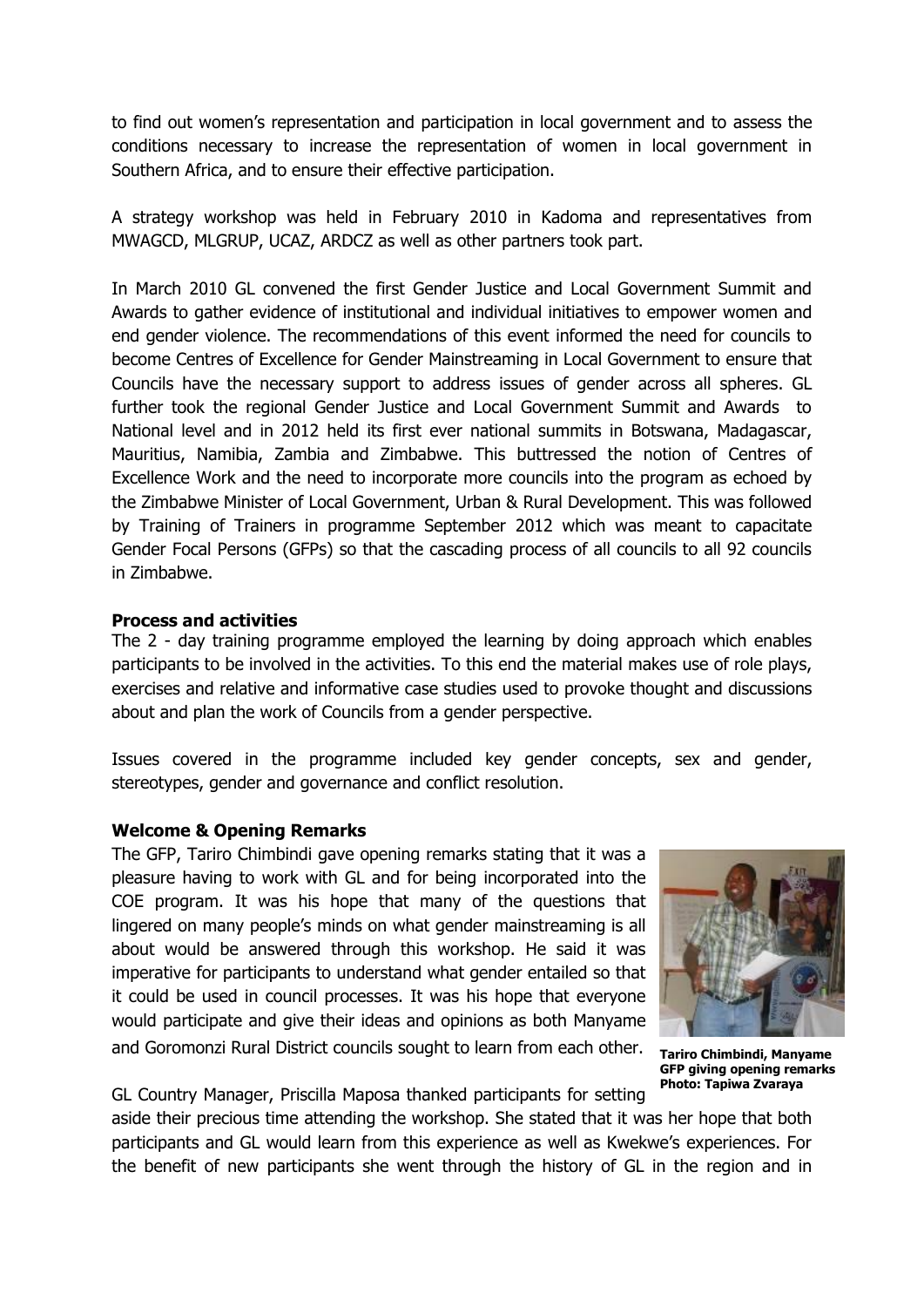Zimbabwe since inception. In addition, she gave an in-depth explanation of the Centres of Excellence (COE). Furthermore she talked about the current 16 days and the just ended GBV indicators research.

# <span id="page-4-1"></span><span id="page-4-0"></span>**Key Gender Concepts Sex and Gender Definition of Terms**

<span id="page-4-2"></span>Participants did the card swapping exercise to differentiate between sex and gender. They were able to differentiate between sex and gender. Participants defined sex as the biological nature of men and women, while gender is the socially constructed views about men and women. Participants reiterated that these socially constructed views change with time.

Participants also did the see-saw exercise in which they stated that in in Goromonzi the seesaw was imbalanced as men held most of the major decision-making positions. Participants proffered solutions on what could be done to level the playing field. The group identified the following solutions:

- Need for affirmative action policies to promote women.
- To expose women to literacy and improve them.
- The need for local government foras e.g. ZiLGA, WLGF to advance the notion of uplifting women.

The group did the exercise on stereotypes noting that stereotypes socially constructed beliefs about what men and women should do or not do. They alluded that stereotypical tendencies were re-enforced in the proverbs, idioms, songs, culture, and religion. The following were some of the proverbs, idioms, songs, culture, tradition, and religion that participants felt reinforced stereotypes in society:

- "Chakafukidza dzimba matenga".
- "Mukadzi mutsvuku munaku, akasaroya anoba".
- "Musha Mukadzi".
- "Mbudzi kudya mufenje hufana nyina."
- "Kufa kwemurume kubuda ura".
- "Chembere mukadzi, hazvienzani nekurara mugota".
- "Chembere masikati, usiku imvana".

Some songs were also stereotypical in nature;

- "Tafadzwa Nyarara"- Alick Macheso.
- "Neria"- Oliver Mutukudzi. It socialized women to stay strong even in the wake of hardships like death.
- "Basa riri pano"- Paul Matavire. It insinuated that for women to get jobs they must have affairs with the boss.

Participants highlighted that some traditions and cultural practices were also re-enforcing stereotypical tendencies.

Kuroodza (bequeathing your daughter to a man for financial gain).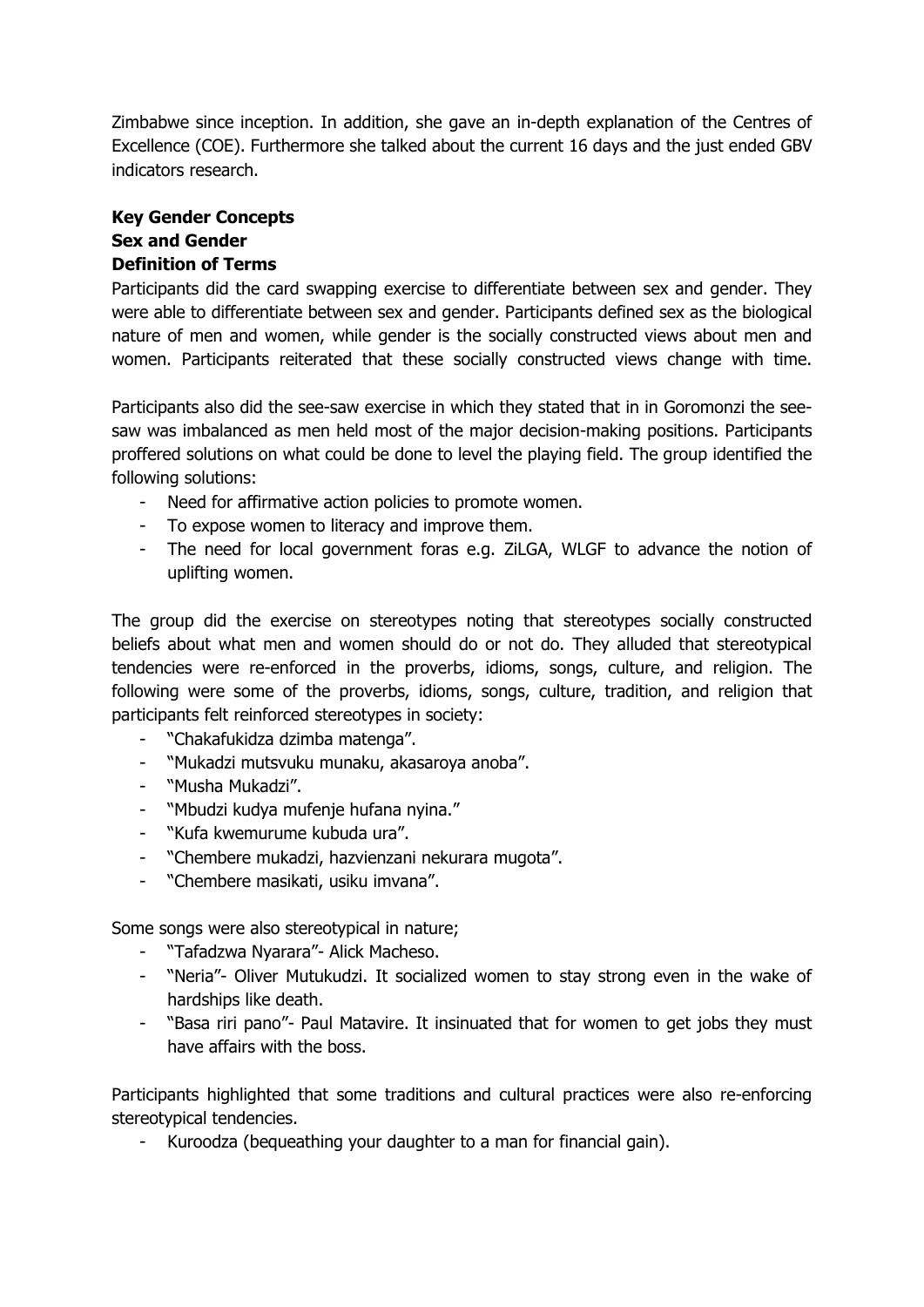Religious practices were also at the fore of re-enforcing stereotypes like the fact that women are not allowed to speak in church. People are often seen misquoting the bible particularly the verse that says "A woman shall submit to her husband". They use these type of verses to undermine women.

In the case of the media, participants stated that the media more often than not re-enforced stereotypes as the adverts in some media publications used nude pictures of women. In addition the media had a tendency of interviewing men on issues to do with the economy, health, and even issues that affect mostly women like water.

# <span id="page-5-0"></span>**Gender & Governance**

Participants defined good governance as a process that entails equality, representation, participation, and accountability. Participants highlighted that there was a direct link between gender and governance as they noted that there was a need to take into account the dynamics of gender in the workplace.

Participants reiterated that in terms of putting in place measures that ensure that there is a balance in women politicians in the council they stated that council could not go it alone. There was need to partner and lobby other entities



**Photo: Tapiwa Zvaraya**

like political parties and government to step in so that the councillor Gwindiza stressing a point process may be simpler and attainable.

Participants were introduced to the Access-Participation-Transformation framework. Participants highlighted that in terms of access, there were numerous factors that inhibited women's participation. The following reasons were given:

- Women do not support each other, they are jealous of each other.
- Women aspiring to enter into the political field or those who are already there are viewed as prostitutes
- Women are confined to the private sphere of life.
- Women lack the resources that might enable them to participate.
- Women are too committed to their work as they are multi-tasked so have less time for other activities.
- Lack of confidence.
- Socialization has been a major factor that has inhibited the participation of women.

Participants were in agreement that there was a need to change the mind-sets and behaviours of men in regards to women's participation in politics. They were quick to highlight that women world over govern men but men had such huge egos they did not want women to express themselves. The group also stated that there was need to teach communities about the 50/50 at village level so people would see the importance of women's representation.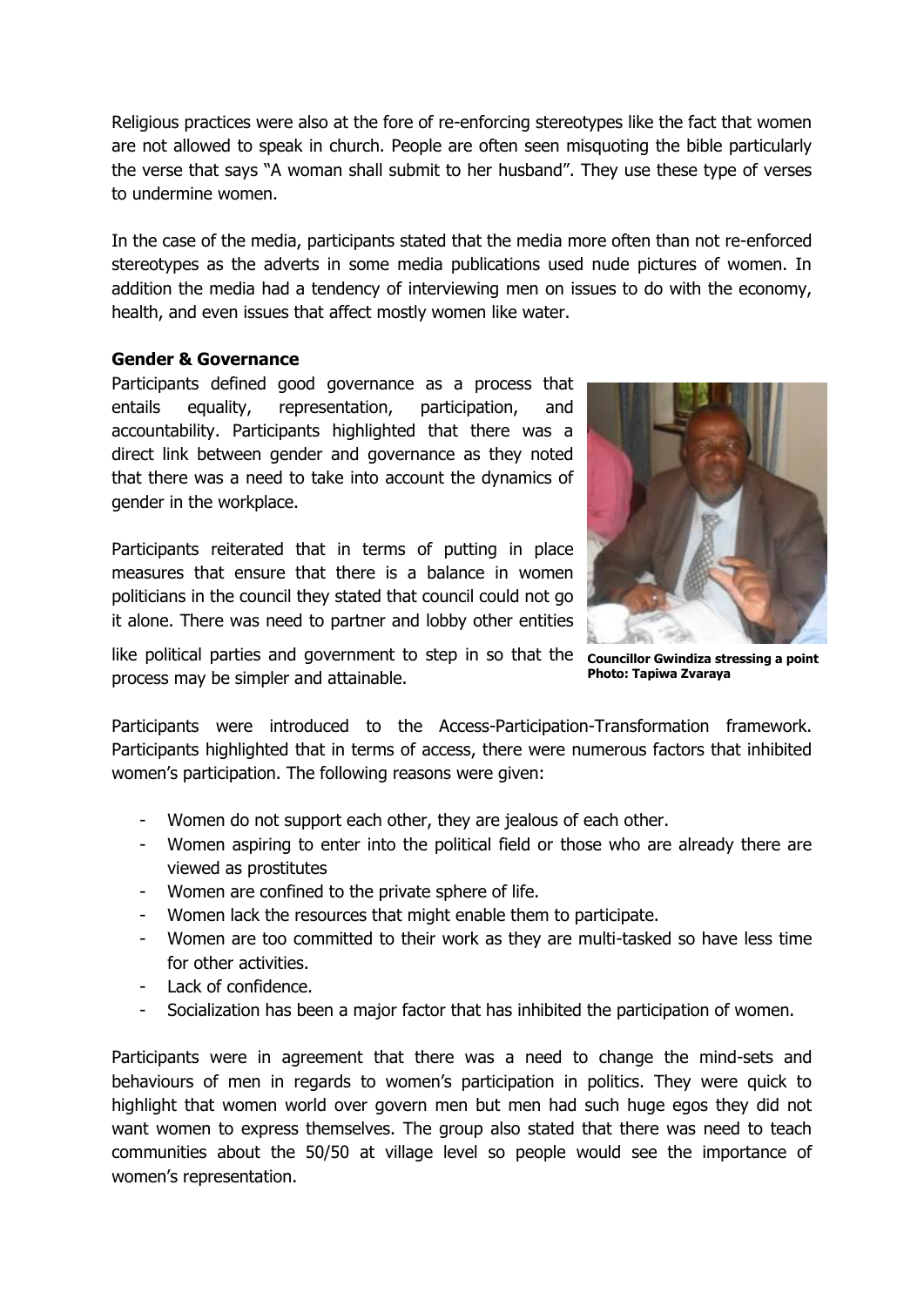# <span id="page-6-0"></span>**Management & Leadership**

Participants defined management as the science of getting things done. A manager as a person with the ability to plan, lead, organise and coordinate. A manager is a person who gets results from other people. Managers are policy implementers. On the contrary a leader was defined as a person with the qualities to influence other people as well as being a visionary. He/she is very persuasive and has a lot of charisma. They also stated that a leader could be born or made. Leaders are policy formulators.

## <span id="page-6-1"></span>**Problems associated with leadership**

The group noted that being a leader does not always come cheap. There are a lot of problems associated with being a leader and these are highlighted in the table below:

| What<br>communities<br>do                                                                                                                                  | How can communities contribute                                                                                                             | What<br>problems<br>are                                                                                                                         |  |  |  |  |  |
|------------------------------------------------------------------------------------------------------------------------------------------------------------|--------------------------------------------------------------------------------------------------------------------------------------------|-------------------------------------------------------------------------------------------------------------------------------------------------|--|--|--|--|--|
| expect from their leaders                                                                                                                                  | to good leadership                                                                                                                         | associated with leadership                                                                                                                      |  |  |  |  |  |
| Efficient service delivery<br>$\bullet$                                                                                                                    | Payment of debts and rates.<br>$\bullet$<br>Participation in council and                                                                   | Political interference.<br>$\bullet$<br>People<br>free                                                                                          |  |  |  |  |  |
| Transparency.<br>$\bullet$<br>Accountability.                                                                                                              | $\bullet$<br>ward meetings.                                                                                                                | expect<br>٠<br>service.                                                                                                                         |  |  |  |  |  |
| Trustworthiness.<br>$\bullet$<br>Consultation.<br>Ability<br>resolve<br>to<br>problems.<br>A visionary leader.<br>$\bullet$<br>Feedback<br>(communication) | Supporting their leaders.<br>$\bullet$<br>Stakeholder participation.<br>$\bullet$<br>Positive criticism.<br>٠<br>Give advice.<br>$\bullet$ | Back-stabbing.<br>$\bullet$<br>Lack of trust/suspicion.<br>٠<br>Resistance.<br>٠<br>Abuse of power.<br>٠<br>Shortage of resources.<br>$\bullet$ |  |  |  |  |  |

# <span id="page-6-2"></span>**Conflict Resolution**

Participants defined conflict as a state of affairs where there was disagreement on issues regarding certain matters. They stated that conflict may occur in the workplace or at home. The most common causes of conflict in the home were financial, parenting, decision-making, and conjugal rights issues. At work the most common causes of conflict were sexual harassment, role clarity and financial issues.

Participants stated that conflict can be managed by dialogue. In the case that conflict cannot be resolved then there was need to enlist the services of a third party e.g. the District Administrator or Provincial Administrator. Participants also highlighted that there was need for councillors/political figures to work together regardless of political affiliation.

Council has a grievance procedure that is meant to resolve conflict in the workplace. There is an existing body in the form of the union-management committee who resolve workers issues amicably. Participants admitted that there was always conflict between workers and the management team in council but issues have been resolved peacefully. Participants were quick to note that dialogue was the panacea to any conflict. Where there has been conflict between local government and other government entities, participants cited that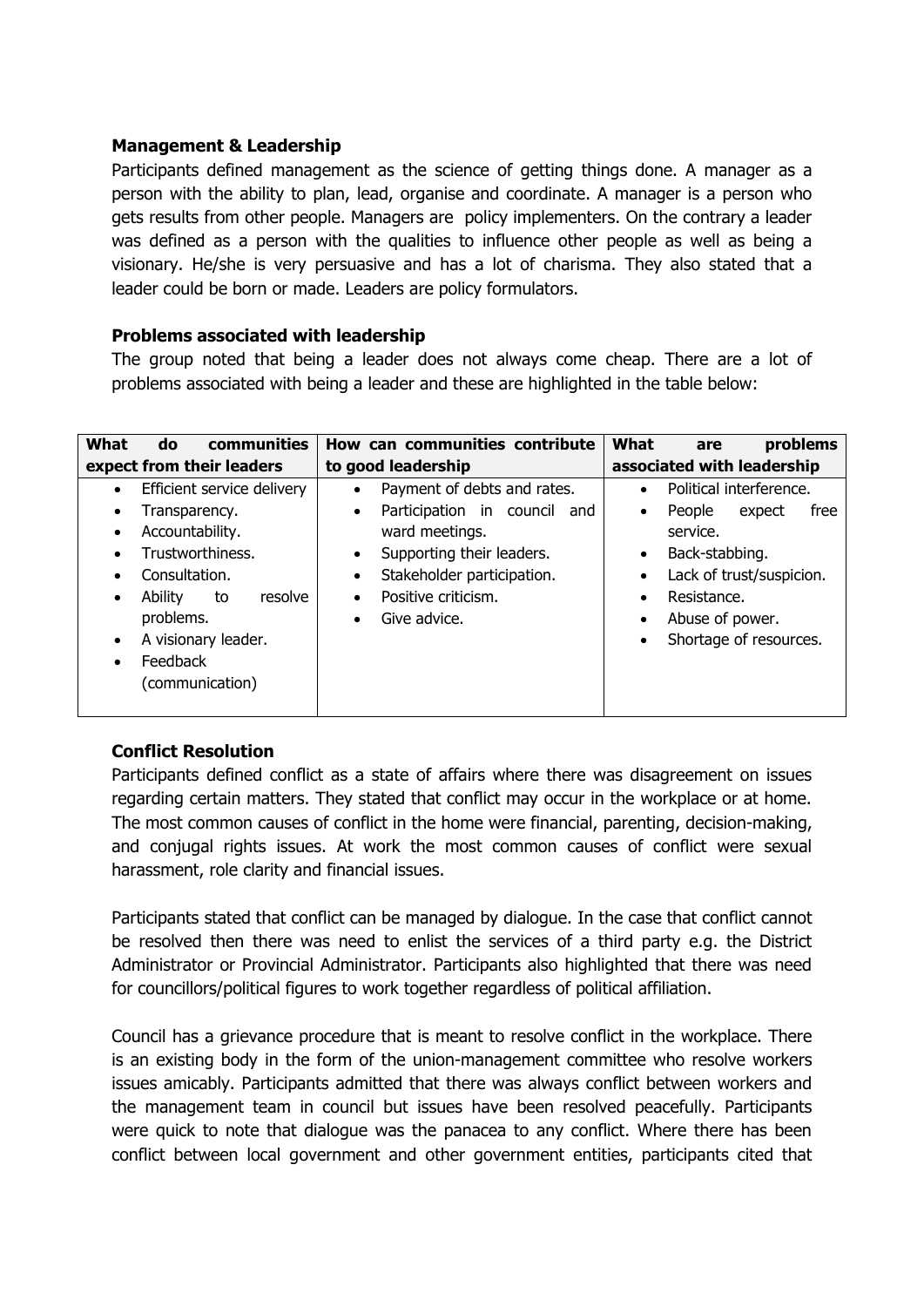there was need to cut down on bureaucratic processes. They however cited that the major reason for conflict was shortage of resources in council.

#### <span id="page-7-0"></span>**Outcomes**

Through the course of the workshop, participants gained knowledge on the differences between sex and gender. They alluded that stereotyping was the main cause of gender imbalances in the employment sector.

#### <span id="page-7-1"></span>**Closing Remarks**

<span id="page-7-2"></span>The council chairperson, Alderman Juru gave the closing remarks, in which he thanked GL for their program. He stated that comparing prior workshops to this one, this one has brought transformation. We have been taught in all our different ages. He acknowleged that Manyame RDC showed a lot of commitment and organisation. We have learnt something from them. It is imperative that we go to Manyame RDC and look at how they have managed to handle the gender issue. "Let us have these exchange visits so that we learn from each other. We hope that we will have more councils from Mashonaland East coming into the **Alderman Juru closing**  program just like the two councils here", he said.



**the workshop Photo: Tapiwa Zvaraya**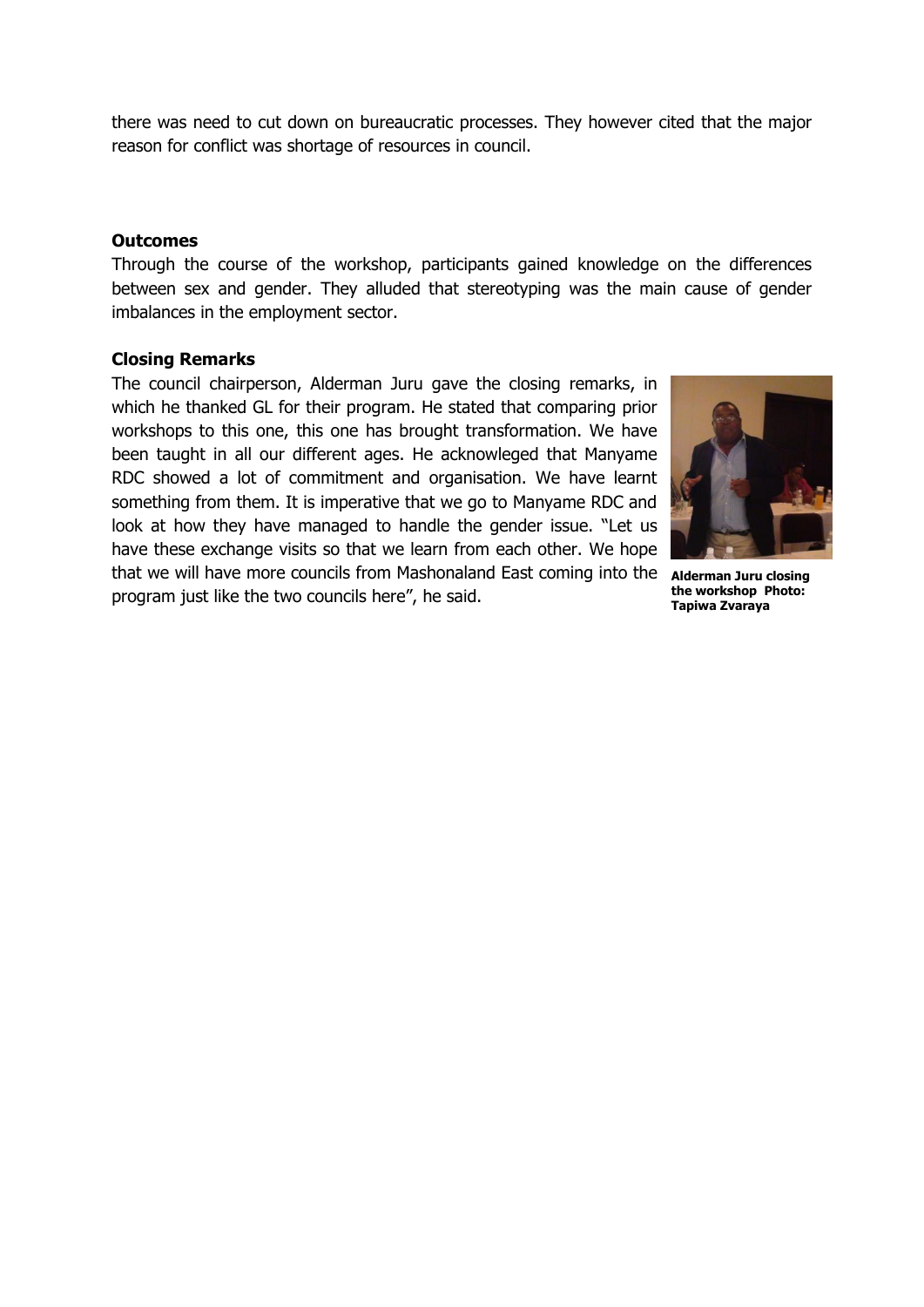**Local Economic Development**

#### <span id="page-8-0"></span>**PROGRAMME STAGE FOUR AND FIVE: INCEPTION & ACTION PLANNING WORKSHOP**

|                               | <b>SEAST AND IN CITE</b><br>or equality and justic.                                                                                              |                 |                                            |
|-------------------------------|--------------------------------------------------------------------------------------------------------------------------------------------------|-----------------|--------------------------------------------|
| DAY/TIME                      | <b>ACTIVITY</b>                                                                                                                                  | <b>TIME</b>     | <b>WHO</b>                                 |
| <b>DAY ONE:</b>               |                                                                                                                                                  |                 |                                            |
| $8:00 - 8:30$                 | Registration                                                                                                                                     | 30 min          | GL                                         |
| $8:30 - 8:45$                 | Opening                                                                                                                                          | 15 min          | GL/T.<br>Chimbindi/<br>C.<br>Chinyemb<br>a |
| $8:45 - 9:00$                 | Introductions and objectives<br>Expectations from participants<br>To develop guidelines of participation<br>Eyes and Ears                        | 15 min          | GL/T.<br>Chimbindi/<br>C.<br>Chinyemb<br>a |
| <b>Key gender concepts</b>    |                                                                                                                                                  |                 |                                            |
| $9:00 - 10:00$                | Sex and gender                                                                                                                                   | 1 hour          | GL                                         |
| 10:00-10:30                   | Group work on stereotypes                                                                                                                        | 30 min          | All                                        |
| $10:30 - 11.00$               | <b>TEA</b>                                                                                                                                       |                 | All                                        |
| 11.00-11:30                   | Report back                                                                                                                                      | 30 min          | All                                        |
|                               | Gender, governance and transformative leadership                                                                                                 |                 |                                            |
| 11:30-12:00                   | At the Coalface DVD                                                                                                                              | 30 mins         |                                            |
| 12.00-13.00                   | Access, participation, transformative leadership<br>Group work (role plays)                                                                      | 1 <sub>hr</sub> | GL/All                                     |
| $13:00 - 14:00$               | <b>LUNCH</b>                                                                                                                                     | 30 min          | GL                                         |
| <b>Conflict resolution</b>    |                                                                                                                                                  |                 |                                            |
| $14:00 - 14:30$               | What is conflict?, Conflict at the local level                                                                                                   | 1 <sub>hr</sub> | GL                                         |
| 14:30-15.00                   | Resolving conflict                                                                                                                               | 30 min          | All                                        |
| $15.00 - 15:30$               | <b>TEA</b>                                                                                                                                       | 30 min          | GL                                         |
|                               | <b>Gender policy and planning concepts</b>                                                                                                       |                 |                                            |
| $15:30 - 17:00$               | Practical and strategic needs<br>Gender mainstreaming<br>Gender blind and gender aware policies<br>Gender disaggregated data<br>Gender budgeting | 1 hr 30 min     | GL                                         |
| 17:00                         | <b>Closure</b>                                                                                                                                   |                 | All                                        |
| <b>DAY TWO:</b>               |                                                                                                                                                  |                 |                                            |
| <b>Gender and the economy</b> |                                                                                                                                                  |                 |                                            |
| $8.00 - 8.30$                 | The unwaged work of women                                                                                                                        | 30 min          | GL                                         |
| $8:30 - 9:30$                 | Care work                                                                                                                                        | 1 <sub>hr</sub> | GL                                         |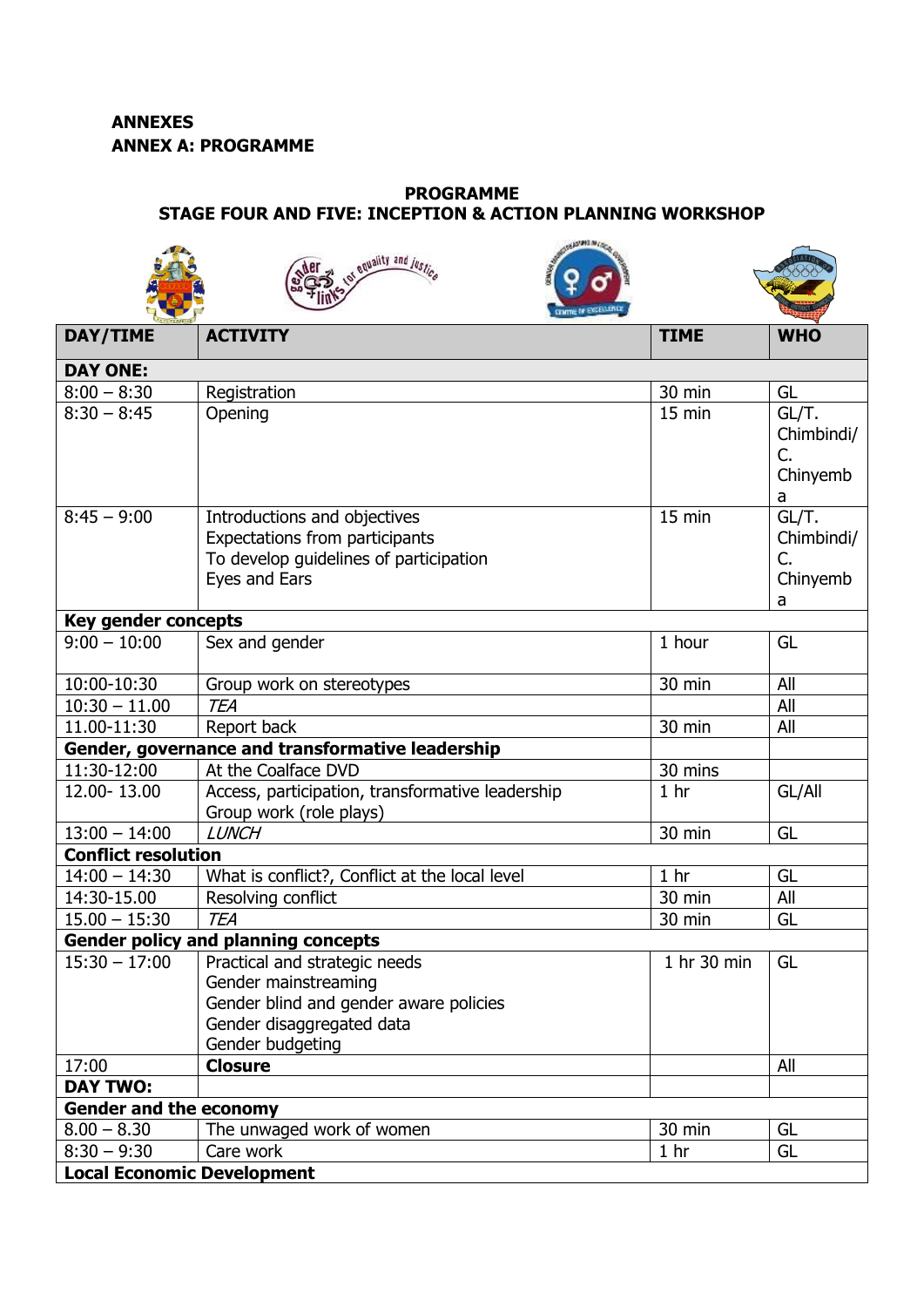| DAY/TIME                                        | <b>ACTIVITY</b>                                       | <b>TIME</b>     | <b>WHO</b> |
|-------------------------------------------------|-------------------------------------------------------|-----------------|------------|
| $9:30 - 10:30$                                  | Gender and local economic development                 | 1 <sub>hr</sub> | GL         |
|                                                 | Strategies for local economic development             |                 |            |
| $10:30 - 11:00$                                 | <b>TEA</b>                                            | 30 min          | All        |
| <b>Sustainable Development (Climate Change)</b> |                                                       |                 |            |
| $11:00 - 11:45$                                 | Definitions / background                              | 45 min          | GL         |
|                                                 | Impact of climate change on gender                    |                 |            |
| <b>Gender Based Violence</b>                    |                                                       |                 |            |
| 11:45-12:30                                     | Key GBV provisions in the SADC Protocol on Gender and | 45 min          | GL         |
|                                                 | Development.                                          |                 |            |
|                                                 | GBV as a key service delivery issue                   |                 |            |
|                                                 | Developing a Gender Action plan                       |                 |            |
| $12:30 - 13:00$                                 | Developing a gender and GBV action plan               | 30 min          | Groups     |
| $13:00 - 14:00$                                 | <b>LUNCH</b>                                          |                 |            |
| $14:00 - 15:00$                                 | Developing a gender and GBV action plan               | 1 <sub>hr</sub> | Groups     |
| $15:00 - 15:30$                                 | <b>TEA</b>                                            |                 |            |
| $15:30 - 17:00$                                 | Developing a gender and GBV action plan               | 1 hr 30 min     | Groups     |
| 17:00                                           | <b>Closure</b>                                        |                 |            |
| <b>DAY THREE:</b>                               | Cont. Developing a Gender Action plan                 |                 |            |
| $8:00 - 9:30$                                   | Developing a gender and GBV action plan               | 1 hr 30 min     | Groups     |
| <b>Prioritising the action plans</b>            |                                                       |                 |            |
| $9:30 - 10:30$                                  | Prioritising the action plans                         | 1 <sub>hr</sub> | Groups     |
| $10:30 - 11:00$                                 | <b>TEA</b>                                            | 30 min          |            |
| 11:00-12:00                                     | Review of action plan                                 | 1 <sub>hr</sub> | Groups     |
| 12:00 -12.30                                    | Agreement on gender task team to finalise plan        | 30 min          | Groups     |
| 12:30-13.00                                     | Closure, way forward and agreement on how the plan is | 30 min          | All        |
|                                                 | to be adopted                                         |                 |            |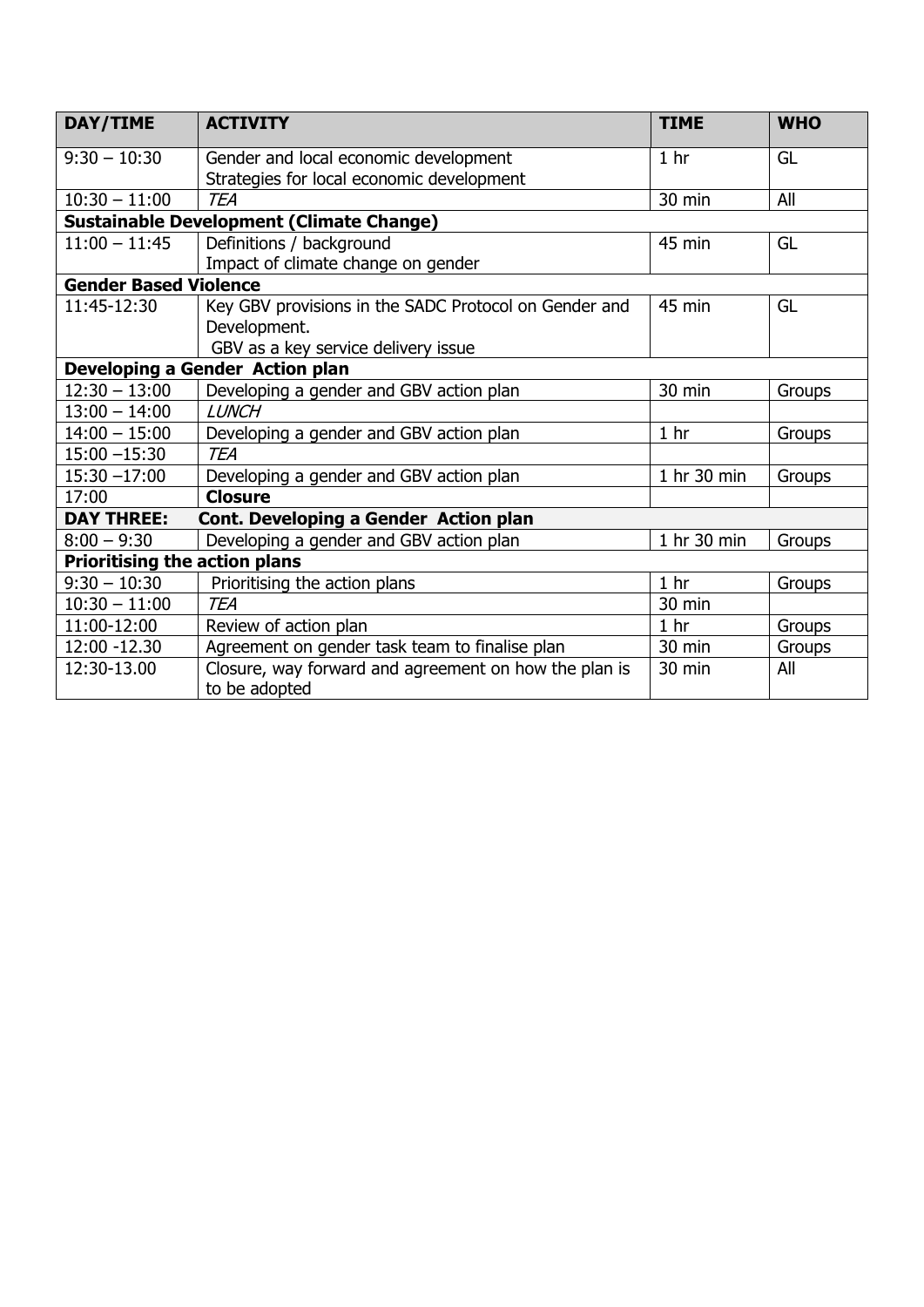### **ANNEX B: ATTENDANCE LIST**

#### **GOROMONZI RURAL DISTRICT COUNCIL 4-5 DECEMBER 2012 BRONTE HOTEL, HARARE**

<span id="page-10-0"></span>

| <b>NAME</b>           | <b>SEX</b><br>M/F | <b>ORGANISATION</b>                                   | <b>DESIGNATION</b> | <b>PHONE</b>  | <b>FAX</b> | <b>E MAIL</b>            |
|-----------------------|-------------------|-------------------------------------------------------|--------------------|---------------|------------|--------------------------|
| Peter Kunyete         | M                 | Goromonzi Rural<br><b>District Council</b>            | Councillor         | +263772864389 |            |                          |
| Miriam Muchinempi     | F                 | Goromonzi Rural<br><b>District Council</b>            | Councillor         | +263772204271 |            |                          |
| <b>Mildred Maroko</b> | F                 | Goromonzi Rural<br><b>District Council</b>            | <b>SCN</b>         | +263775473701 |            |                          |
| Salome Maraweso       | F.                | Goromonzi Rural<br><b>District Council</b>            | <b>SCN</b>         | +263733943759 |            |                          |
| Magrethy Mutoko       | F                 | Goromonzi Rural<br><b>District Council</b>            | Pcn                | +263774490492 |            |                          |
| Makombe B.G           | M                 | Goromonzi Rural<br><b>District Council</b>            | Councillor         | +263773194053 |            |                          |
| S.gwamura             | M                 | Goromonzi Rural<br><b>District Council</b>            | Alderman           | +263772525067 |            |                          |
| L.chaza               | M                 | Goromonzi Rural<br><b>District Council</b>            | Councillor         | +263774685196 |            |                          |
| Kamvura t.j           | M                 | Goromonzi Rural<br><b>District Council</b>            | Councillor         | +263772384070 |            |                          |
| R. Runyoro            | F                 | Zrp(home affairs)                                     | Police officer     | +263733772194 |            |                          |
| L. Chinambasukwa      | F                 | Goromonzi Rural<br><b>District Council</b>            | Ceo's secretary    | +263772748078 |            | Chirambas@gmail.com      |
| W. Mugodo             | M                 | Goromonzi Rural<br><b>District Council</b>            | Building inspector | +263773226738 |            | Wellymugodo@gmail.com    |
| S.makuwe              | F                 | Goromonzi Rural<br><b>District</b><br>Council(health) | <b>PCN</b>         | +263772773134 |            | Shyllet.makuwe@gmail.com |
| G. Kadzura            | F                 | Goromonzi Rural<br><b>District Council</b>            | Ass.s/services     | +263773979079 |            |                          |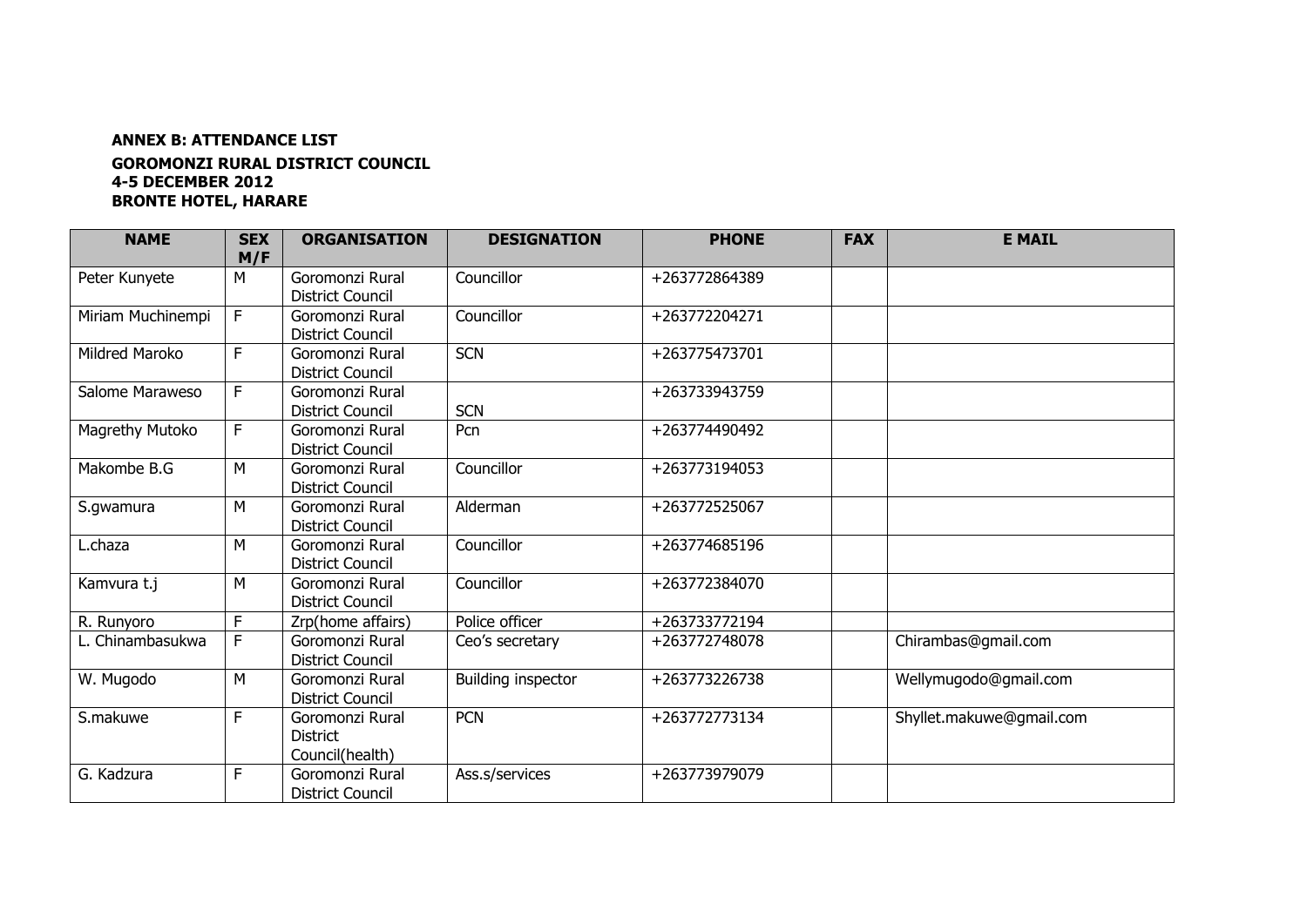| <b>NAME</b>                    | <b>SEX</b>   | <b>ORGANISATION</b>                        | <b>DESIGNATION</b>     | <b>PHONE</b><br><b>FAX</b> |  | <b>E MAIL</b>                   |
|--------------------------------|--------------|--------------------------------------------|------------------------|----------------------------|--|---------------------------------|
|                                | M/F          |                                            |                        |                            |  |                                 |
| C. Chinyemba                   | F            | Goromonzi Rural<br><b>District Council</b> | Planner                | +263772487771              |  | Conniechinyemba@yahoo.co.uk     |
| Chitiyo. m                     | M            | Ministry of<br>information&publicity       | Principal officer      | +263712321544              |  | Mchitiyo@yahoo.com              |
| Mugadza                        | M            | Goromonzi Rural<br><b>District Council</b> | Councillor             | +263772110799              |  |                                 |
| R. Mbape                       | F            | Goromonzi Rural<br><b>District Council</b> | Councillor             | +263772763254              |  |                                 |
| Chakauya Francisca             | $\mathsf{F}$ | Ministry of women<br>affairs               | <b>DDO</b>             | +263776004092              |  | Francisca.chakauya@gmail.com    |
| Mateta Vivien                  | F            | Ministry of local<br>government            | <b>Assistant DA</b>    | +263775801033              |  | Vmateta@yahoo.com.com           |
| Mpofu Elizabeth                | F            | Ministry of youth                          | Youth officer          | +263774494215              |  | Empofu@yahoo.com                |
| Mukonza Francisca              | F            | Home affairs                               | Police officer         | +263773828599              |  | Ruvahfrah@yahoo.com             |
| Vito Patricia                  | F            | Goromonzi Rural<br><b>District Council</b> | Councillor             | +263772748526              |  |                                 |
| <b>Takaindisa</b><br>Elizabeth | F            | Goromonzi Rural<br><b>District Council</b> | Registry officer       | +263772584533              |  |                                 |
| T. Nyamavhura                  | M            | Goromonzi Rural<br><b>District Council</b> |                        | +263773194901              |  |                                 |
| Grace Kadzura                  | F            | Goromonzi Rural<br><b>District Council</b> | Assistant s/services   | +263773979079              |  |                                 |
| Kenneth<br>Mukwindidze         | M            | Education(MOESAC)                          | Education inspector    | +26377528612               |  |                                 |
| Chakaneta. I.N                 | F            | Goromonzi Rural<br><b>District Council</b> | <b>Nurse</b>           | +263773268481              |  |                                 |
| T. Zvaraya                     | M            | Gender Links                               | Prog. Assistant        | +263773955517              |  | progzimbabwe@genderlinks.org.za |
| C. Mapuranga                   | M            | Gender Links                               |                        | +263773374459              |  |                                 |
| P. Maposa                      | F            | Gender Links                               | <b>Country Manager</b> | +263772735722              |  | zimlocalgyt@genderlinks.org.za  |

# **Statistics by gender**

| Male          | 20 | 61.3% |
|---------------|----|-------|
| <b>Female</b> | 13 | 38.7% |
| Total         | 33 | 100%  |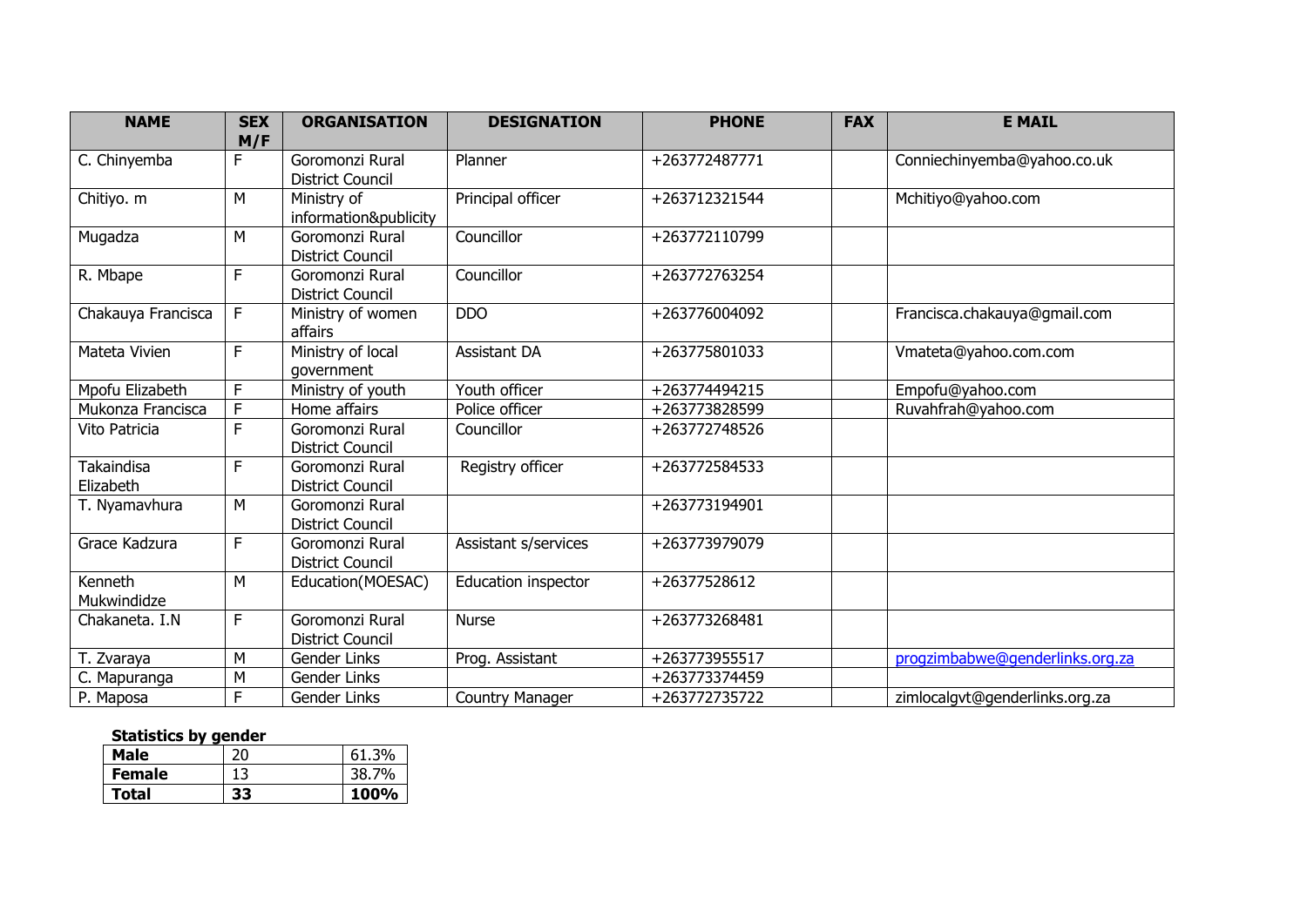#### **ANNEX C: EVALUATION**

**Date: 4-5 December 2012 Venue: Bronte Hotel 11 Evaluations received**

|                                       | $\mathbf{2}$ | 3 | 4 | 5 | 6                        |   | 8 | 9              | 10 | <b>Total</b> |
|---------------------------------------|--------------|---|---|---|--------------------------|---|---|----------------|----|--------------|
| <b>Programme Design</b>               |              |   |   |   |                          | 2 | 4 | 0              | フ  | 11           |
| <b>Programme Content</b>              |              |   |   |   | 2                        | ำ | 3 | ำ              |    | 11           |
| <b>Documentation</b>                  |              | 0 | 0 | 0 |                          | 3 |   | 3              |    | 11           |
| <b>Facilitation</b>                   |              |   |   |   | 0                        |   | 4 | ำ              | 3  | 11           |
| <b>Group Work</b>                     |              |   |   |   | 4                        | ำ | า | ว              |    | 11           |
| <b>Outputs</b>                        |              |   |   |   | 2                        | ำ | 4 | ი              | 3  | 11           |
| <b>Outcomes &amp; Follow Up plans</b> |              |   |   |   | 2                        | 4 |   | າ              |    | 11           |
| <b>Learning Opportunity</b>           |              |   |   |   |                          | 3 | 3 | $\overline{2}$ | ว  | 11           |
| <b>Network Opportunity</b>            |              |   |   |   | 0                        | ำ |   | 3              | 4  |              |
| <b>Administrative Arrangements</b>    |              |   |   |   | $\overline{\phantom{a}}$ |   |   | ำ              | ำ  |              |

#### **WORKSHOP EVALUATION SUMMARY**

|                | <b>Evaluation area</b>       | Rating |
|----------------|------------------------------|--------|
| 1              | Programme design             | 74%    |
| $\overline{2}$ | Programme content            | 75%    |
| 3              | Documentation                | 72%    |
| 4              | Facilitation                 | 84%    |
| 5              | Group work                   | 75%    |
| 6              | Outputs                      | 80%    |
| 7              | Outcomes and follow up plans | 74%    |
| 8              | Learning opportunity         | 81%    |
| 9              | Networking opportunity       | 85%    |
| 10             | Administrative arrangements  | 78%    |
| 11             | <b>Overall</b>               | 78%    |